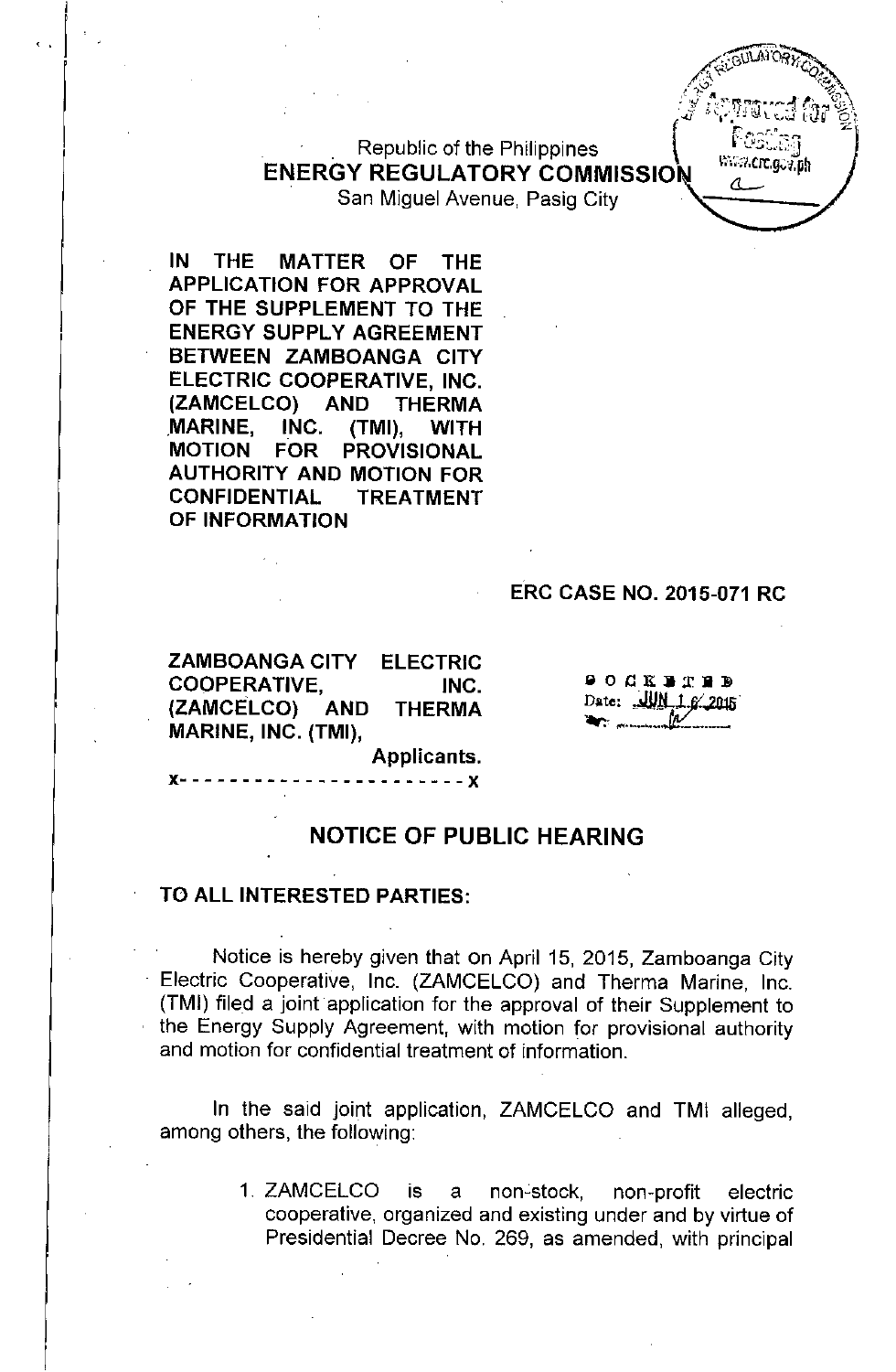## ERC CASE NO. 2015-071 RC NOTICE OF PUBLIC HEARING/June 10, 2015 Page 2 of 13

..

address at MCLL Highway, Putik, Zamboanga City. It holds an exclusive franchise issued by the National Electrification Commission to operate an electric light and power distribution service in Zamboanga City (Franchise Area);

- 2. TMI is a generation company duly organized and existing under the laws of the Republic of the Philippines with principal office address in Mobile 2, Lawis, Sta. Ana, Nasipit, Agusan del Norte. Copies of TMl's Securities and Exchange Commission Certificate of Registration, Articles of Incorporation and By-Laws, General Information Sheet and Audited Financial Statements are attached to the joint application as Annexes "A", "B", "C" and "0," respectively;
	- 2.1 TMI owns and operates the 100 MW Power Barge No. 117 (PB 117) in Nasipit, Agusan Del Norte and the 100 MW Power Barge No. 118 (PB 118) in Maco, Compostela Valley, which it acquired from the Power Sector Assets and Liabilities Management Corporation (PSALM) upon their privatization in accordance with Republic Act No. 9136, otherwise known as the "Electric Power Industry Reform Act of 2001 (EPIRA); and
	- 2.2 TMI is joining ZAMCELCO as co-applicant in this case in order to assist it in securing approval of the terms and conditions of the Energy Supply Agreement dated January 12, 2012 (ESA),as amended by the Supplement to the Energy Supply Agreement dated March 27, 2015 (Supplement Agreement), entered into by and between ZAMCELCO and TMI;

#### NATURE OF THE APPLICATION

3. The instant joint application seeks approval by the Commission of the ESA, as amended by the Supplement Agreement, entered into by and between ZAMCELCO and TMI, pursuant to Rule 20 (B) of the Commission's Rules of Practice and Procedure (ERC Rules).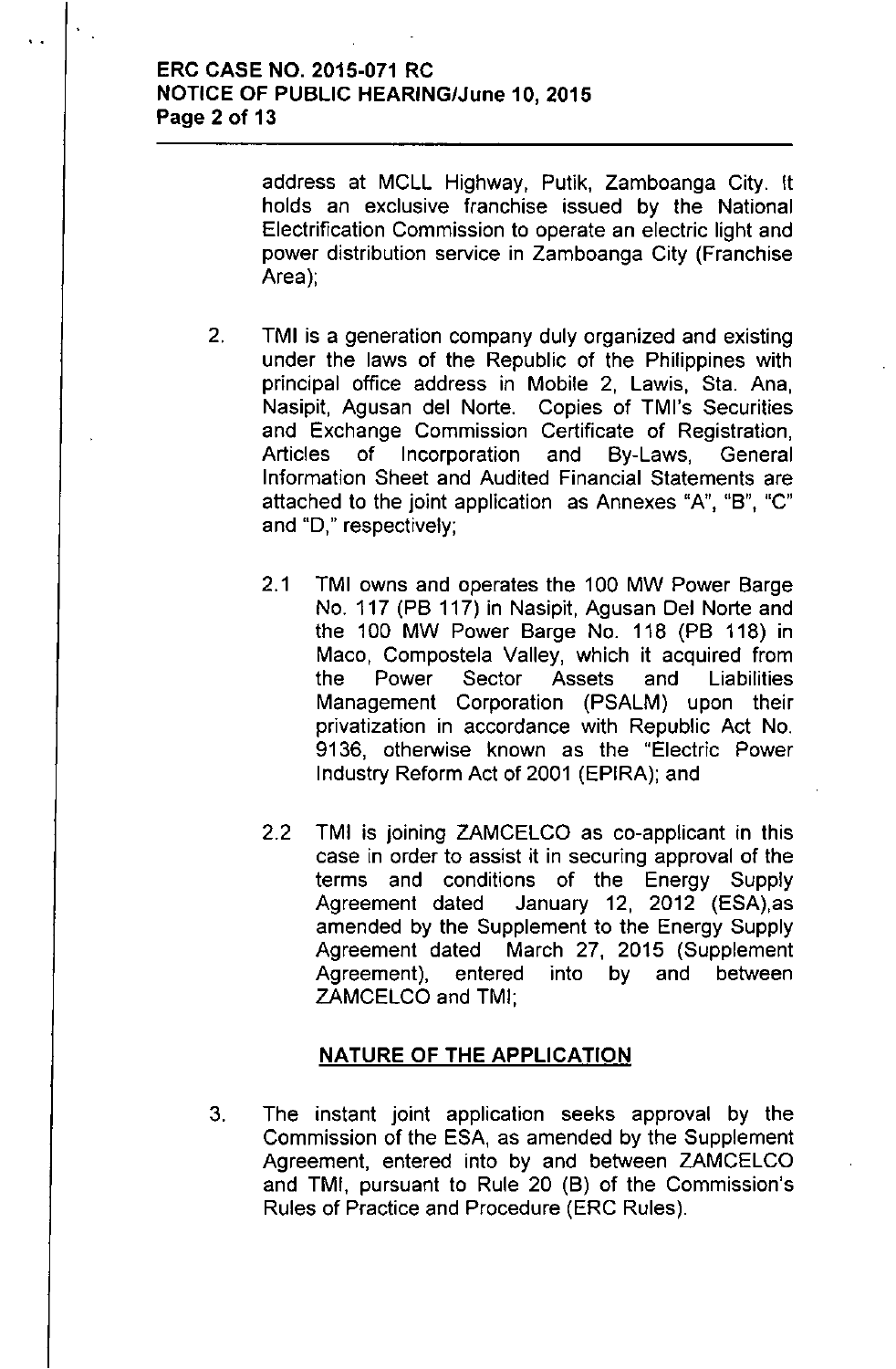..

Copies of the ESA and the Supplement Agreement are attached to the joint application as Annexes "E" and "F", respectively;

#### STATEMENT OF FACTS

- 4. ZAMCELCO currently sources its electricity requirements from the Power Sector Assets and Liabilities Management Corporation (PSALM), Mapalad Power Corporation (MPC), and TMI.
	- 4.1 On January 12, 2012, ZAMCELCO entered into an ESA with TMI for the supply of 18MW for a term of three (3) years from Effective Date of April 20, 2012 to April 19, 2015(Original Term). The ESA was approved by the Commission in a Decision dated 26 November 2012 in ERC Case No. 2012-039RC, with the following applicable rates:

,.

| <b>Cost Component</b>          |     | <b>Approved Rates</b>                                                                                                                                                                                                |     |  |  |
|--------------------------------|-----|----------------------------------------------------------------------------------------------------------------------------------------------------------------------------------------------------------------------|-----|--|--|
| Capacity                       | Fee | 2012                                                                                                                                                                                                                 | 278 |  |  |
| (PhP/kW/month)                 |     |                                                                                                                                                                                                                      | 296 |  |  |
|                                |     | 2014                                                                                                                                                                                                                 | 323 |  |  |
|                                |     | 2015                                                                                                                                                                                                                 | 305 |  |  |
| Fixed<br>O&M<br>(PhP/kW/month) | Fee | 239                                                                                                                                                                                                                  |     |  |  |
| Energy Fee (PhP/kWh)           |     | 0.14864                                                                                                                                                                                                              |     |  |  |
| Fuel and Lube Oil Rate         |     | cost based<br>fuel<br>Pass<br>thru<br>on<br>consumption rates of 0.2358 liter/kWh<br>or actual, whichever is lower, for Heavy<br>Fuel Oil (HFO) and 0.00242 liter/kWh or<br>actual, whichever is lower, for Lube Oil |     |  |  |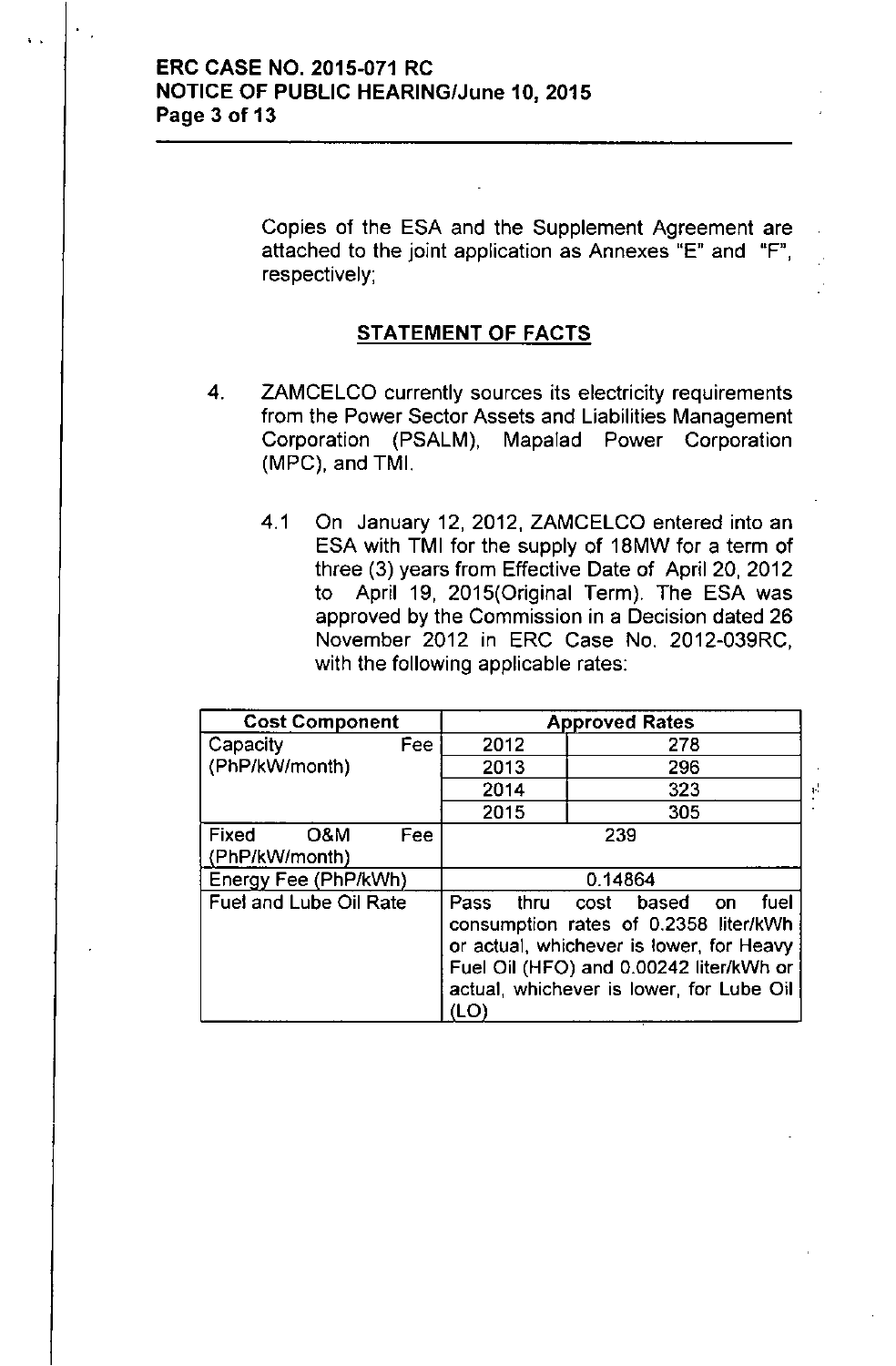# ERC CASE NO. 2015-071 RC NOTICE OF PUBLIC HEARING/June 10, 2015 Page 4 of 13

4.2 Details of ZAMCELCO's other supply contracts are as follows:

| <b>SUPPLIER</b> | <b>CONTRACT</b><br><b>CAPACITY</b> | <b>DATE OF</b><br><b>EXECUTION OF</b><br><b>SUPPLY</b><br><b>CONTRACT</b> | <b>TERM</b> | <b>ERC APPROVAL</b>                                            |
|-----------------|------------------------------------|---------------------------------------------------------------------------|-------------|----------------------------------------------------------------|
| <b>PSALM</b>    | 49 MW                              | December 2012                                                             | 3 years     |                                                                |
| <b>MPC</b>      | 18 MW                              | May 2013                                                                  | 3 years     | <b>Provisional Authority</b><br>in ERC Case No.<br>2013-050 RC |

- 5. It is expected that the energy requirements of ZAMCELCO's customers will significantly increase in the next few years as demonstrated by ZAMCELCO's Distribution Development Plan ("DDP"), which is hereto attached as Annex "G'",
- 6. The expiration of the Contract for the Supply of Electric Energy with PSALM in 2015, as well as the projected increase in the energy requirements of ZAMCELCO's customers will result in a shortage of the energy available to it and its customers;
	- 7. On March 27, 2015, ZAMCELCO and TMI executed the Supplement Agreement extending the term of the ESA for an additional period of three (3) years from the expiration of the term (Additional Term) and stipulating the rights and obligations of the Parties during the Additional Term, which shall be under the same terms and conditions of the ESA, subject to the following:

## SALIENT PROVISIONS OF THE ESA AS SUPPLEMENTED BY THE SUPPLEMENT AGREEMENT

8. Additional Term. The Supplement to the ESA provides that the ESA shall remain in force for an additional period of three (3) years from the expiration of the Original Term, commencing on April 20, 2015 and shall terminate on April 20 , 2018 unless either Party sends a written notice of pre-termination to the other Party at least sixty (60) days prior to the end of each contract year. The Supplement to the ESA further provides that, in the event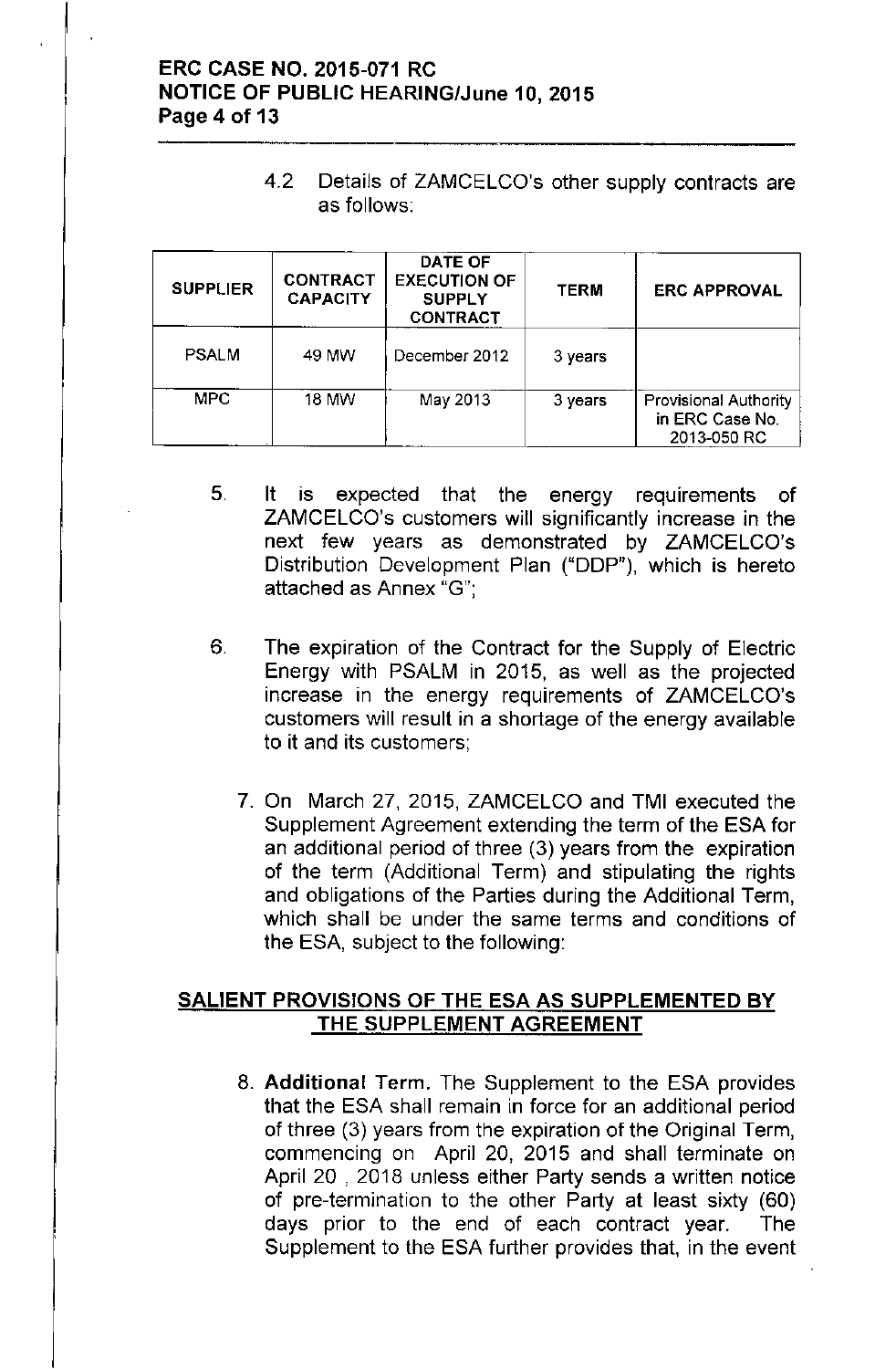## ERC CASE NO. 2015-071 RC NOTICE OF PUBLIC HEARING/June 10, 2015 Page 5 of 13

ZAMCELCO enters into an energy supply agreement with Therma South, Inc. (TSI) for the supply of power from the latter's coal-fired power plant, the ESA may be terminated effective on the Effective Operations Date defined in said energy supply agreement. If the Operations Effective Date of the power plant of TSI has not yet occurred by the end of the Additional Term, the ESA shall be automatically renewed on a year-to-year basis, unless earlier terminated in accordance with the provisions of the ESA. Upon expiration of the Additional Term, and any extension thereof, the Parties may agree to further extend the term of the ESA under the same terms and conditions of the ESA, as amended by the Supplement Agreement;

9. Electricity Fees. Beginning on the expiration of the Original Term, the Electricity Fees shall be computed based on the following values:

|             |                | 2013    | 2014    | 2015    | 2016    | 2017    | 2018    |
|-------------|----------------|---------|---------|---------|---------|---------|---------|
| <b>CF</b>   | PhP/kW/mo      | 296     | 323     | 305     | 287     | 268     | 250     |
| <b>FOM</b>  | PhP/kW/mo      | 239     | 314     | 314     | 314     | 314     | 314     |
| EF          | <b>PhP/kWh</b> | 0.14864 | 0.15245 | 0.15245 | 0.15245 | 0.15245 | 0.15245 |
| <b>HFCR</b> | <b>JkWh</b>    | 0.23580 | 0.23580 | 0.23580 | 0.23580 | 0.23580 | 0.23580 |
| <b>LOCR</b> | <b>JkWh</b>    | 0.00240 | 0.00240 | 0.00240 | 0.00240 | 0.00240 | 0.00240 |

9.1 The formula for FC in item 2 (Contract Energy Fee per month) of Schedule III (Contract Energy Fee) of the ESA shall be deemed amended to read as follows:<sup>1</sup>

$$
FC = [CF + (FOM)(IF_f)] BC + \left[ \left( \frac{INS}{12} \right) \frac{BC}{TotalBC} \right]
$$

$$
INS = INS_{y} - INS_{1}
$$

Where:

- $INS<sub>y</sub> =$ actual insurance cost for the two barges for the current year
- $INS<sub>1</sub>$  = PhP43,035,782.00 for the two barges, representing insurance cost included in the FOM

<sup>1</sup>Supplement Agreement. Section 2.1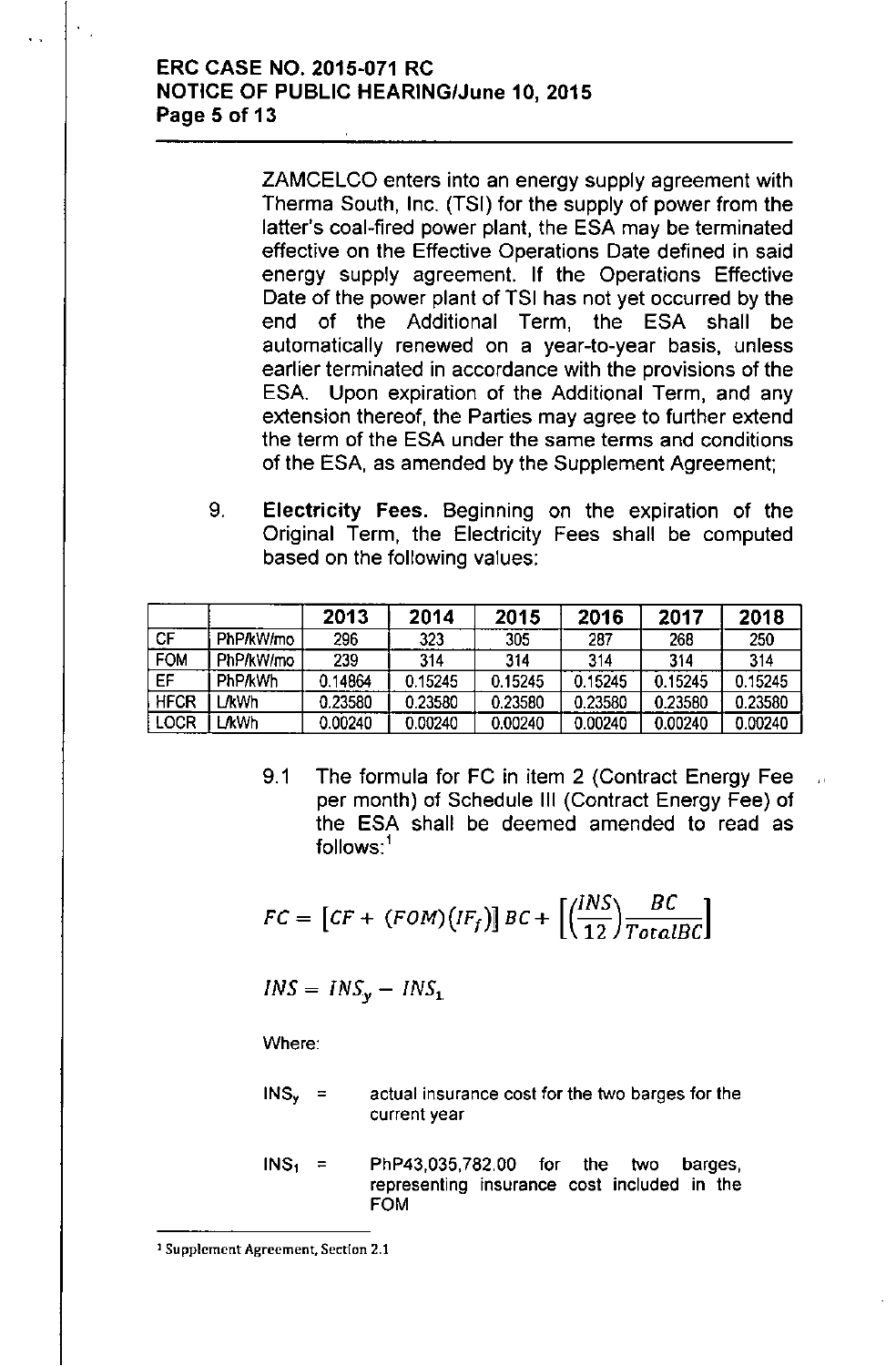- Total BC= Total Billing Capacity for the two barges under the existing energy supply agreements and **existing ancillary service procurement agreements**
- 9.2 Hence, the formula for Contract Energy Fee per Month as provided in the ESA shall be:<sup>2</sup>

$$
CEF = FC + VC
$$
  
\n
$$
FC = [CF + (FOM)(IF_f)] BC + [(\frac{INS}{12}) \frac{BC}{TotalBC}]
$$
  
\n
$$
VC = [(EF)(IF_v) + FLR]ED_m
$$

For calendar month  $m = 1, 2, ..., 12$ 

Where:

 $\frac{1}{2}$  .

| <b>CEF</b>      | Ξ                 | Contract Energy Fee in Php                                                         |  |  |  |  |
|-----------------|-------------------|------------------------------------------------------------------------------------|--|--|--|--|
| EF              | $=$               | Energy Fee (before adding the applicable VAT) for<br>the Billing Period in Php/kWh |  |  |  |  |
| FC              | $=$               | Fixed charge per month in Pesos                                                    |  |  |  |  |
| VC              | $\qquad \qquad =$ | Variable charge per month in Pesos                                                 |  |  |  |  |
| СF              | $=$               | the Capacity fee in Php/kW/month for the current<br><b>Contract Year</b>           |  |  |  |  |
| <b>FOM</b>      | $=$               | Fixed O&M fee in Php/kW/month                                                      |  |  |  |  |
| IF <sub>f</sub> | =                 | Inflation factor for fixed O&M fee                                                 |  |  |  |  |
| ВC              | $\qquad \qquad =$ | Billing Capacity in kW or 18,000kW                                                 |  |  |  |  |
| <b>INS</b>      | $\equiv$          | $INS_{\gamma}$ - INS <sub>1</sub>                                                  |  |  |  |  |
|                 | Where:            |                                                                                    |  |  |  |  |
|                 | $INS_{v}$         | actual insurance cost for the two barges for the<br>$=$<br>current year            |  |  |  |  |
|                 | INS <sub>1</sub>  | PhP43,035,782.00 for<br>the two<br>barges,<br>Ξ                                    |  |  |  |  |
|                 |                   | representing insurance cost included in the                                        |  |  |  |  |

FOM

<sup>2</sup> **ESA, Schedule III, Item 2, as amended by the Section 2 of the Supplement Agreement.**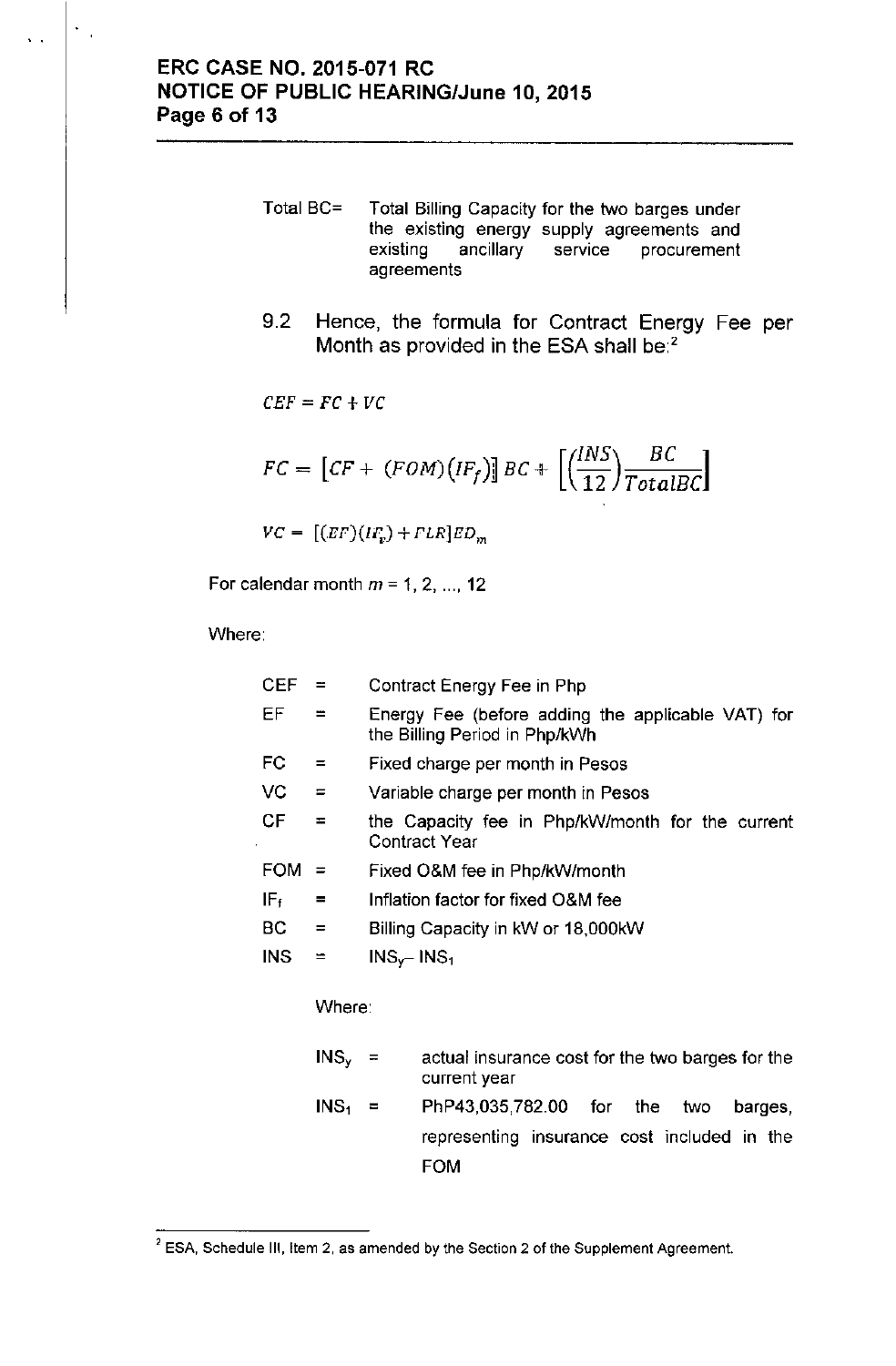## ERC CASE NO. 2015-071 RC NOTICE OF PUBLIC HEARING/June 10, 2015 Page 7 of 13

- **IF<sup>v</sup> ::::** Inflation factor for Energy Fee
- TotalBC= Total Billing Capacity for all Energy Supply Agreements entered into by Supplier which have achieved effectivity date and for the duration of such effectivity, as such terms and conditions are defined under the respective Energy Supply Agreements
- FLR = Fuel oil, lube oil and related fuel rate in PhplkWh
- **ED<sup>m</sup> =** The Sum of the hourly volumes of Contract Energy as found in the Contract Energy Schedule (or as revised by the Parties or by MSO/MSO RCC) for the Billing Period primarily associated with calendar month m (for example December 26-January 25 is associated with January) (and adjusted for transmission losses, if any, imputed by the transmission service provider if measured at a meter other than the Generator Metering Point), in kWh

The Fixed Charge ("FC") shall be proportionately adjusted if:

- a. The Contract Energy Delivery days in a Billing Period are less the total number of days in the Billing Period (to adjust to first and last Billing Periods of the ESA); and
- b. The non-delivery days (or fraction thereof) in any Billing Period caused by Allowed Downtime described under Section 8 of the ESA.
	- 9.3 Finally, the base indices in Item 3 (Inflation Factor) of Schedule III (Contract Energy Fee) of the ESA shall be deemed amended to read as follows: $3$

PCPI $_b$  = Philippine CPI of 126.4 as of June 2011

 $UCPI<sub>b</sub> = US CPI of 225.722 as of June 2011$ 

 $ECPI<sub>b</sub> = EURO$  CPI of 113.10 as of June 2011

 $JCPI_b =$  Japan CPI of 99.9 as of June 2011

10. Billing Capacity. In the event that TMI is required to reduce its installed capacity in order to remain compliant with Section 45 of the EPIRA, TMI shall have the right to reduce the Billing Capacity of ZAMCELCO to the extent of the reduction required under Section 45 of the EPIRA,

**<sup>3</sup>Supplement Agreement, Section** 2.3.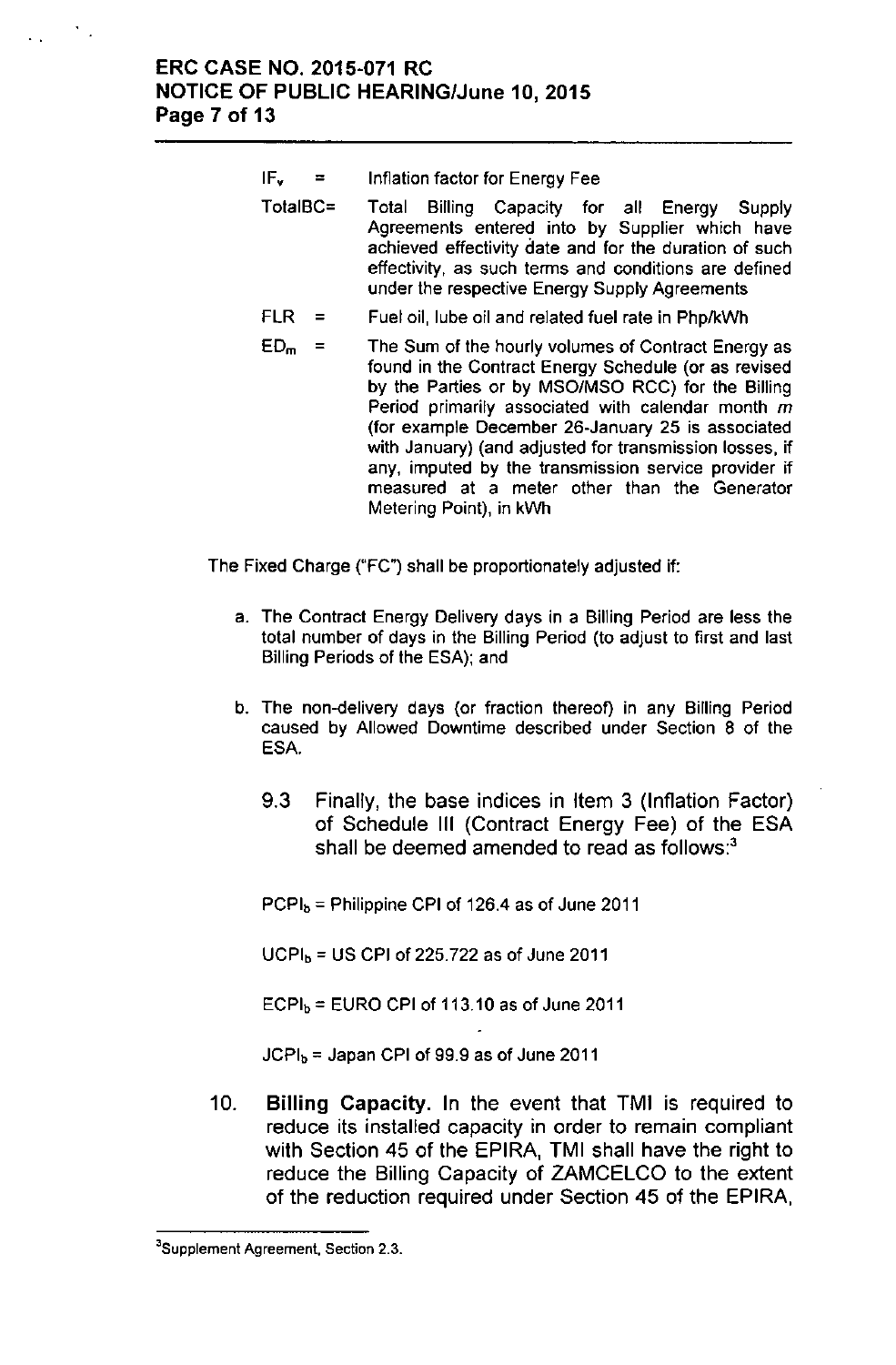÷.

provided that, the reduction in the Billing Capacity of ZAMCELCO shall not exceed its pro rata share in the total Billing Capacity of TMI in relation with other offtakers of  $TMI<sup>4</sup>$ ;

- 11. Contract Energy. Under the ESA, TMI shall make available, on a monthly basis, the capacity of 18MW, to be delivered in accordance with the Schedule of Contract of Energy under the ESA;
- 12. Additional Energy. TMI may, at its option, make available to ZAMCELCO such energy in excess of the contracted energy for which ZAMCELCO shall be liable to pay the Additional Energy Fee consisting of variable and fixed charges pro-rated for the hours of delivery of the additional energy, subject to annual adjustments. The same formula for the Additional Energy Fee Rate under the ESA shall continue to be in effect;
- 13. Load Curtailment Adjustment. For Contract Energy subject of load curtailment, ZAMCELCO shall pay the Load Curtailment Adjustment in lieu of the Capacity Fee component of the Contract Energy Fee. The same formula for the Load Curtailment Adjustment Rate under the ESA shall continue to be in effect;
- 14. Replacement Energy. TMI has the option but not the obligation to source replacement or alternative supply from its own back-up facility and/or any third party to supply all or part of the Contract Energy;
- 15. Security Deposit. No later than thirty (30) days before the commencement of the second  $(2^{nd})$  Contract Year and every year thereafter, ZAMCELCO shall provide TMI a Renewal Security Deposit in the form of a Standby Letter of Credit in an amount equivalent to the estimated average one (1) month Invoice projected for the next twelve (12) months as agreed by TMI and ZAMCELCO or, in case of disagreement, in an amount equal to the highest Invoice issued by TMI to ZAMCELCO in the twelve (12) months immediately preceding the commencement of such Contract Year;'

<sup>4</sup> Supplement Agreement, Clause 2.9

<sup>&</sup>lt;sup>5</sup>ESA, Clause 6.1.2, as amended by Section 2.4 of the Supplemental Agreement.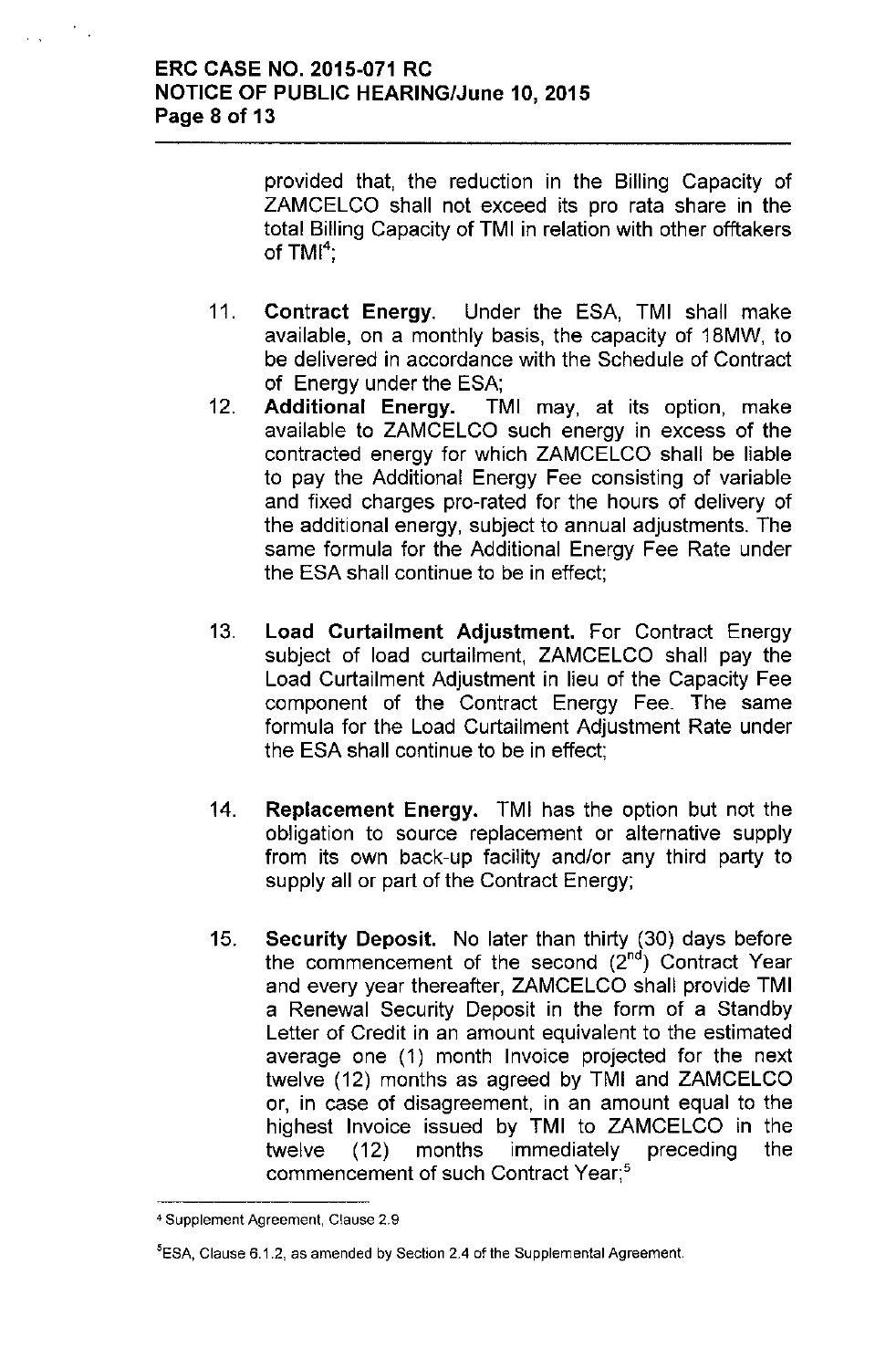# ERC CASE NO. 2015-071 RC NOTICE OF PUBLIC HEARING/June 10, 2015 Page 9 of 13

..

 $\mathcal{L}_{\mathcal{A}}$ 

- 16. Application Costs. The Supplement Agreement provides that ZAMCELCO shall bear the costs of all filing fees, costs of publication, legal fees and similar costs arising from the preparation and filing of the instant application;
- 17. The extension of the Contract Term under the Supplement Agreement and the implementation thereof will redound to the benefit of ZAMCELCO's consumers which may otherwise be forced to bear the cost of 18MW purchased from the Interim Mindanao Electricity Market (IMEM) or to suffer a corresponding amount of brownouts. In undertaking the extension of the ESA under the Supplement to the ESA, ZAMCELCO seeks to comply with its obligation of providing stable and continuous power supply, pursuant to the Department Circular No. DC 2012-03-004 dated March 19, 2012 of the Department of Energy (DOE);

## **SUBMISSIONS**

- 18. In support of the instant application and in compliance with Rule 20 (B) of the ERC Rules of Practice and Procedure, it submits the following additional documents:
	- a. Board of Investments (BOI) Certificate of Registration of TMI (Annex "H" of the joint application);
	- b. Environmental Compliance Certificate (ECC) issued by the Department of Environment and Natural Resources (DENR) to TMI (Annex "I" of the joint application);
	- c. Certification by the National Grid Corporation of the Philippines (NGCP) (Annex "J" of the joint application);
	- d. Certificate of Compliance (COC) issued by the Energy Regulatory Commission (ERC) to TMI (Annex "K" of the joint application);
	- e. Relevant Technical and Economic Characteristics of TMl's Power Barges (Annex "L" of the joint application);
	- f. Sources of Funds/Financial Plans (Annex "M" of the joint application);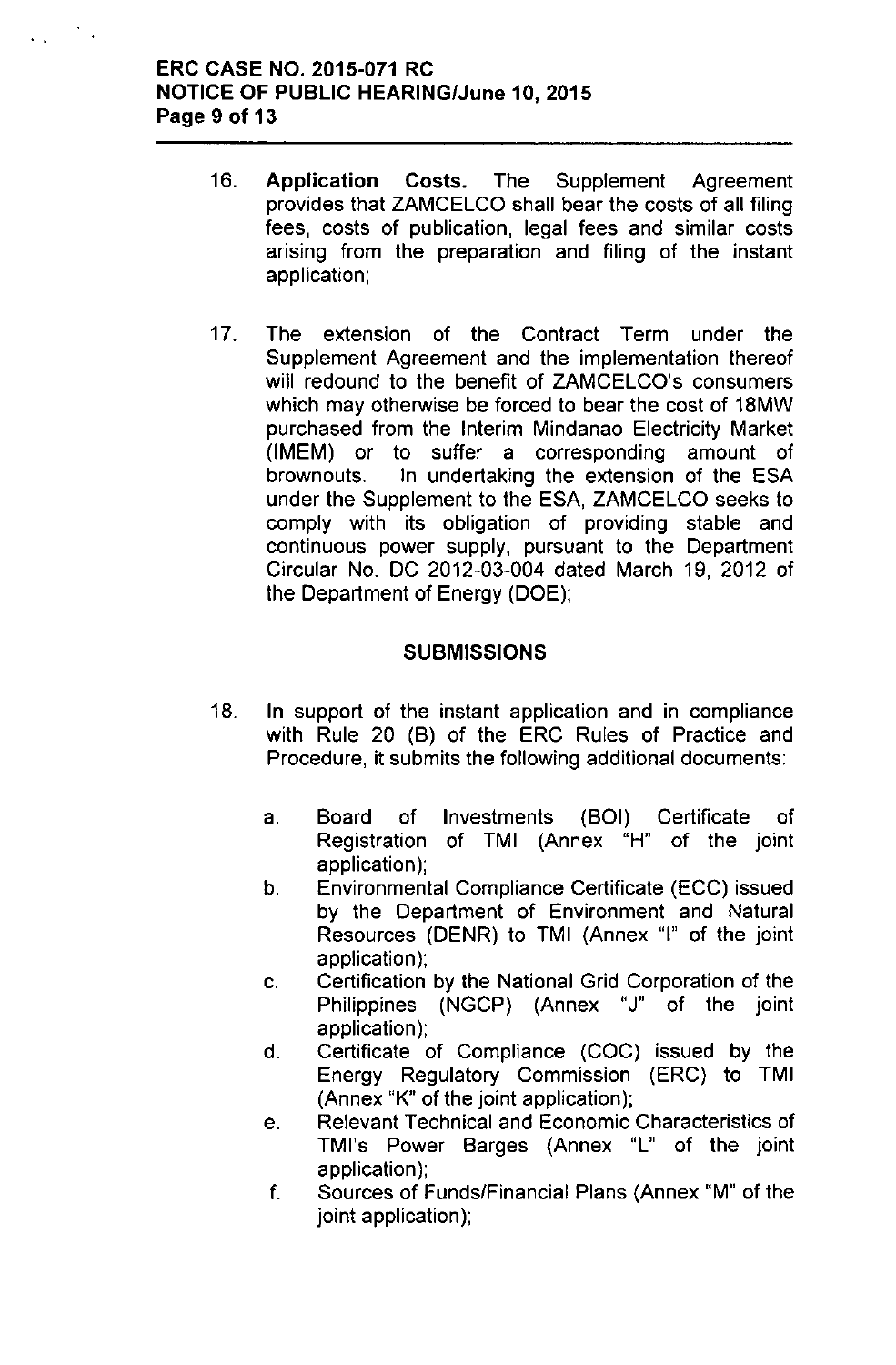## ERC CASE NO. 2015-071 RC NOTICE OF PUBLIC HEARING/June 10, 2015 Page 10 of 13

- g. Purchased Power Rate (Annex "N" of the joint application);
- h. Cash Flow (Annex "0" of the joint application);
- $i.$  Financial Model (Annex "P");
- J. Fuel Procurement Process of TMI (Annex "Q" of the joint application);
- k. Transmission Service Agreement (TSA) between ZAMCELCO and NGCP (Annex "R" of the joint application);
- I. Certification from the PSALM of the insufficiency of its supply to meet ZAMCELCO's requirements (Annex "S" of the joint application); and
- m. Procurement Process of ZAMCELCO (Annex "T" of the joint application);
- 19. In further compliance with the requirements of the Commission, they considered several scenarios and derived a Rate Impact Simulation based on the said scenarios, which is attached to the joint application as Annex "U" and may be summarized as follows:

| Year | <b>Scenario</b><br>without TMI*<br>PhP/kWh | <b>Scenario with TMI</b><br>PhP/kWh | Increase/<br>(Decrease)<br>PhP/kWh |
|------|--------------------------------------------|-------------------------------------|------------------------------------|
| 2015 | 6.3439                                     | 5.0650                              | (1.2789)                           |
| 2016 | 6.3041                                     | 5.0463                              | (1.2578)                           |
| 2017 | 6.4386                                     | 4.6889                              | (1.7497)                           |
| 2018 | 6.3522                                     | 5.2185                              | (1.1337)                           |

\*The calculation assumes that the deficit will be augmented through modular gensets.

# MOTIONS FOR PROVISIONAL AUTHORITY AND CONFIDENTIAL TREATMENT OF INFORMATION

- 20. They move for the issuance of a provisional approval of the ESA, as amended by the Supplement Agreement, pending trial on the merits thereof, upon the following reasons:
	- a. Mindanao Power Crisis. The power shortage in Mindanao has remained a critical problem for ZAMCELCO which continues to suffer rotating brownouts in the grid. A bilateral agreement, such as the Supplement Agreement, will significantly aid ZAMCELCO in minimizing or even eliminating the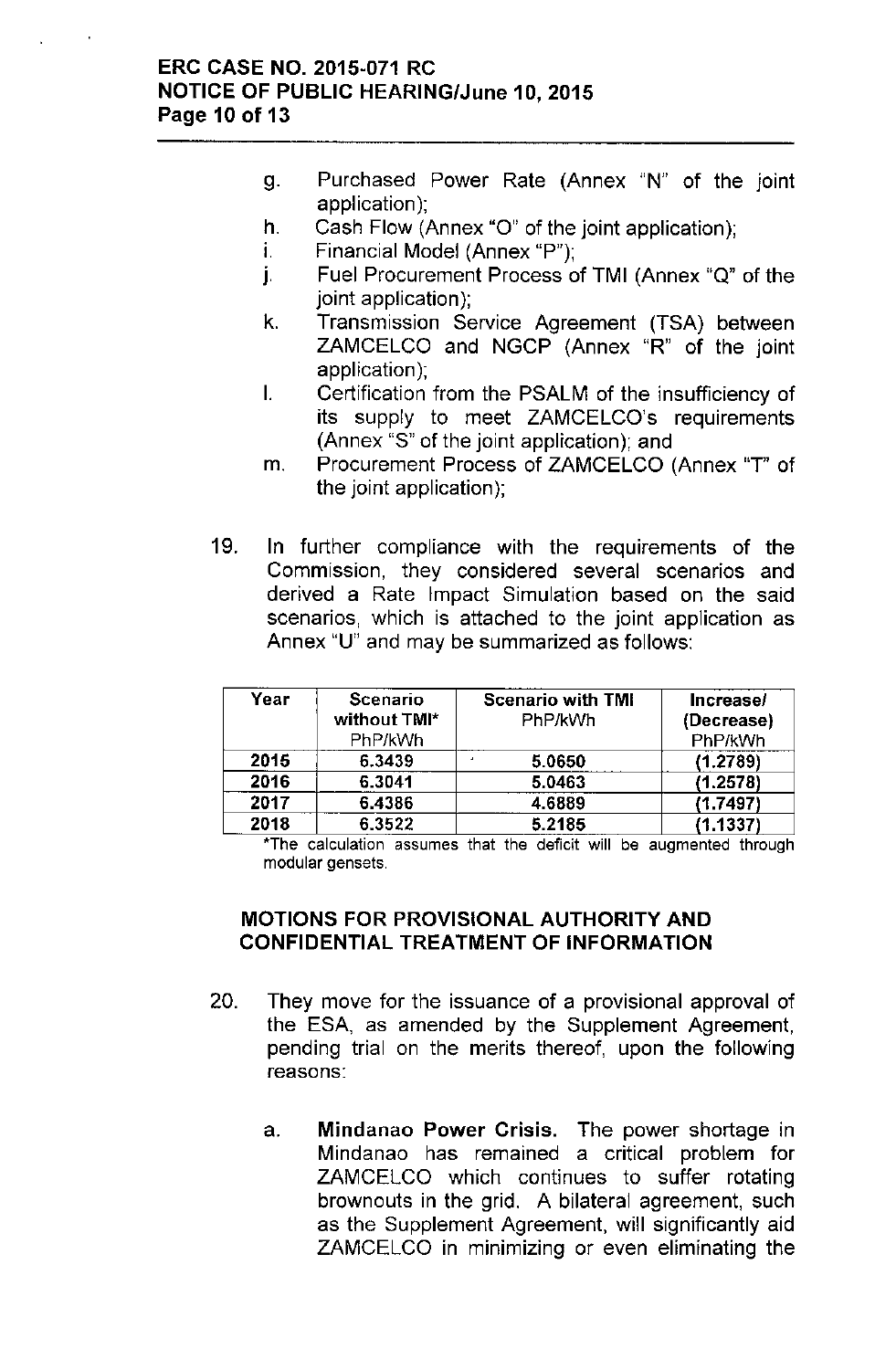## ERC CASE NO. 2015-071 RC NOTICE OF PUBLIC HEARING/June 10, 2015 Page 11 of 13

rotating brownouts in its franchise area which has had a debilitating impact upon the local economy;

- b. Insufficiency of NPC/PSALM Supply. The reduction of the NPC/PSALM CSEE capacity from ZAMCELCO's portfolio renders imperative a bilateral supply contract to answer for the equivalent capacity, lest ZAMCELCO be compelled to resort to the unpredictable and expectedly higher prices in the IMEM or worse, be curtailed for insufficient contracted capacity; and
- c. Continuing Demand Growth. As illustrated in its DDP, ZAMCELCO is expecting a growth in the total demand of its end-users so that, coupled with reduction of the NPC/PSALM capacity, there is a wide supply gap that urgently needs to be filled. Without the Supplement Agreement, ZAMCELCO will be incapable of satisfying the electricity requirements of its end-users who must be forced to suffer brownouts resulting from its curtailment;
- 21. Considering the foregoing, they request the Commission for the provisional approval of the ESA, as amended by the Supplement Agreement to enable ZAMCELCO to draw under the said agreement. This will avoid the power interruptions which have caused irreversible losses upon economic productivity within its franchise area. The Affidavit in support of the prayer for the issuance of Provisional Authority is attached to the joint application as Annex "V";
- 22. Under Section 13 of the ESA, each Party undertook to keep in strict confidence and not to disclose to any third party any and all Confidential Information of the other Party;
- 23. Under Rule 4 of the ERC Rules, the Commission may, upon request of a party and determination of the existence of conditions which would warrant such remedy, treat certain information submitted to it as confidential. Pursuant to its undertaking, ZAMCELCO **and TMI move that Annexes** "M", "N", "0", "P", **and** "Q"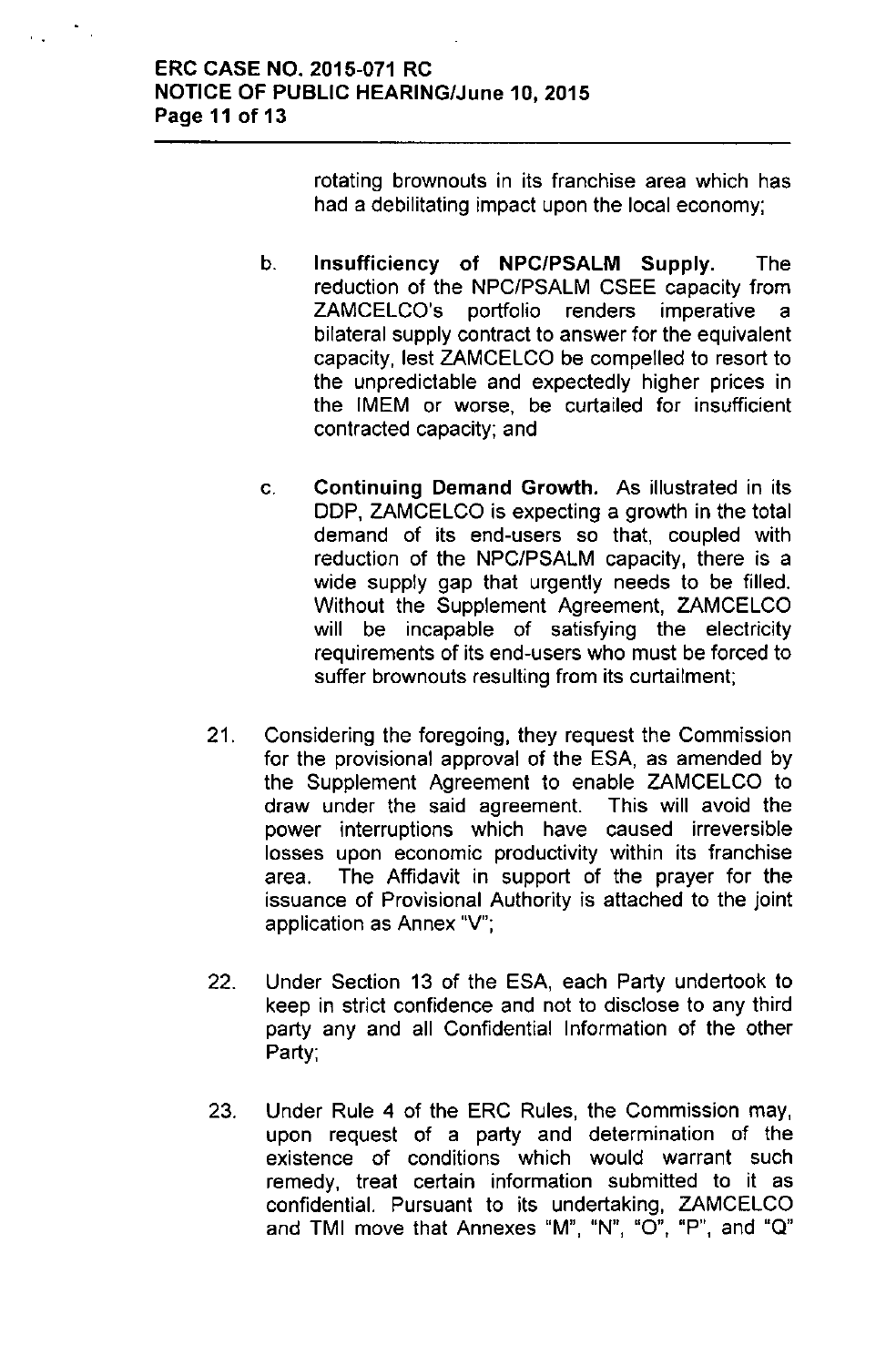not be disclosed and be treated as confidential documents in accordance with Rule 4 of the ERC Rules and accordingly, not be disclosed to persons other than the officers and staff of the Commission, as necessary. These documents contain certain non-public information, data and calculations involving business operations and financial trade secrets reflecting TMl's investment and business calculations;

- 24. They submitted one (1) copy of Annexes "M", "N", "0", "P" and "Q" in a sealed envelope, with the envelope and each page of the document stamped with the word "Confidential"; and
- 25. They pray that the Commission:
	- a. Issue an Order treating Annexes "M", "N", "0", "P" and "Q" and the information contained therein as confidential, directing their non-disclosure to persons other than the officers and staff of the Commission, pursuant to Rule 4 of the ERC Rules, and prescribing the guidelines for the protection thereof;
	- b. Pending trial on the merits, provisionally approve the ESA, as supplemented by the Supplement Agreement, effective April 20, 2015; and
	- c. After trial on the merits, approve with finality the ESA, as supplemented by the Supplement Agreement, including the rates, Security Deposit and Application Costs which shall be for the account of ZAMCELCO.

The Commission has set the said application for jurisdictional hearing, pre-trial conference, expository presentation and evidentiary hearing on July 8, 2015 (Wednesday) at nine o' clock in the morning (9:00 A.M.) at the ERC Mindanao Field Office, Mintrade Building, Monteverde Avenue corner Sales 5t., Davao City (in view of the current peace and order situation in Mindanao).